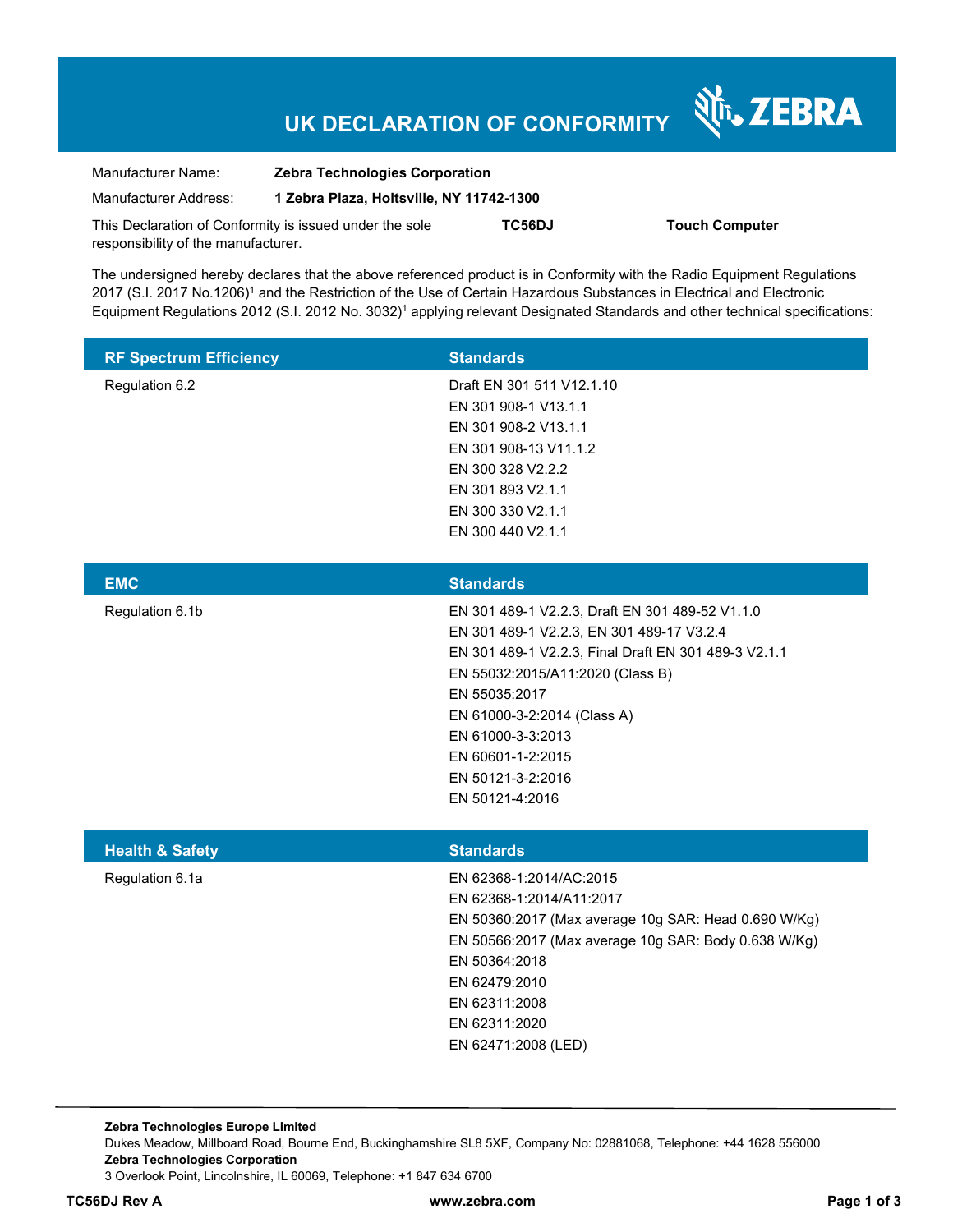# **UK DECLARATION OF CONFORMITY**



### **Environmental Standards**

Restriction of the Use of Certain Hazardous Substances in Electrical and Electronic Equipment Regulations

EN 50581:2012 EN IEC 63000:2018

With regard to the Radio Equipment Regulations 2017 (S.I. 2017 No.1206)<sup>1</sup>, the conformity assessment procedure referred to in regulation 41(4)(a) and detailed in Schedule 2 has been followed.

 $^{\rm 1}$  As amended by applicable EU withdrawal legislation implemented at the time of issuing this declaration

#### **Signed on behalf of Zebra Technologies Corporation**

*(Signature of authorized person)* Marco Belli Rev: A Sr. Manager, Regulatory **Date: 30 March 2021** Place: Bourne End, UK